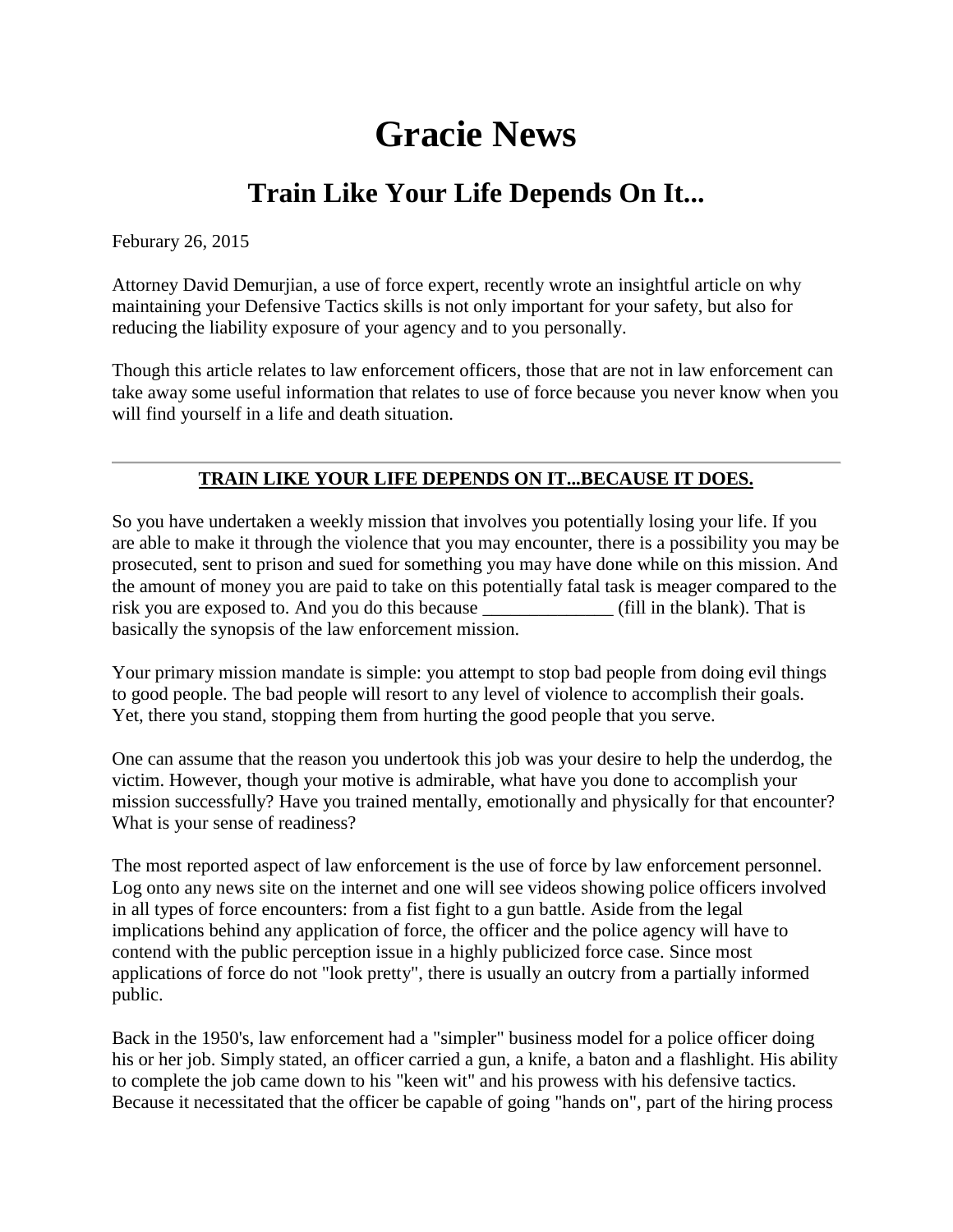focused on a candidate's ability to defend himself/herself. As time progressed, new "compliance tools" were introduced into an officer's repertoire for compliance: conducted electrical weapons ("Taser") and Oleoresin Capsicums spray ("OC spray" or "Pepper Spray"). With the introduction of these types of tools, the hiring process changed and it no longer appreciated the ability of the recruit to go "hands on" with their defensive tactics.

Simultaneously, some police tactics changed and were premised on the theory that many times the suspect would comply with your lawful orders through your "tactical communications." Though tactical and respectful communications is an absolute necessity for every police officer, time has shown that there are many instances where these skills alone do not work with the resistive suspect.

With the advent of these new compliance tools, academy instruction did not focus their training on the basic defensive "hands on" tactics. Cadets were allowed to be less proficient with their defensive "hands on" skills since there was a Taser or OC spray to assist them in their mission.

Unfortunately, in many cases Taser and OC spray have failed in force encounters and the officer has had to resort to his baton, knife, firearm and defensive "hands on" tactics. It is usually the officer's "hands on" approach and the effectiveness of those tactics that have allowed the officer to survive.

As it pertains to police use of force, there is a growing trend by some of the courts to hyperanalyze the use of the Taser or OC spray by police officers when dealing with the "resistive" suspect. Some courts are examining whether the "intrusiveness of this type of force" caused by these tools was warranted in the situation. Reading some of these opinions, one could easily conclude that unless the suspect is "actively attacking the officer", the court would prefer a "hands on" approach. This type of reasoning is also being adopted by many politicians and has begun to infiltrate use of force policies for police agencies. In some cases, we are witnessing both courts and politicians performing hindsight analysis on the force encounter, a process that they are not supposed to engage in ever since the U.S. Supreme Court rendered its decision in Graham v. Connor (490 U.S. 386 (1989)). Accordingly, there has been an increase in verdicts finding the officer liable for his actions since the jury was able to second guess the decisions of the officer without taking into consideration that the encounter was "tense, uncertain and rapidly evolving."

The U.S. Court of Appeals for the Ninth Circuit in Bryan v. MacPherson (630 F.3d 805 (2010)) recognized that the Taser is a "non-lethal" weapon and its use by an officer is an "intermediate level of force" due to its "high levels of pain and foreseeable risk of physical injury." Using the Taser, according to the court, is only justified if there is a "sufficiently compelling government interest" that the officer is enforcing at the time. A closer reading of this decision along with similar use of force decisions, the Ninth Circuit created an "intermediate force level" which permits an officer to use the Taser, OC Spray or his baton only if the suspect's conduct is more than just "passively resistive." As for the "resistive" suspect, it would appear that the court prefers the use of "hands on" tactics versus the Taser, OC Spray or baton.